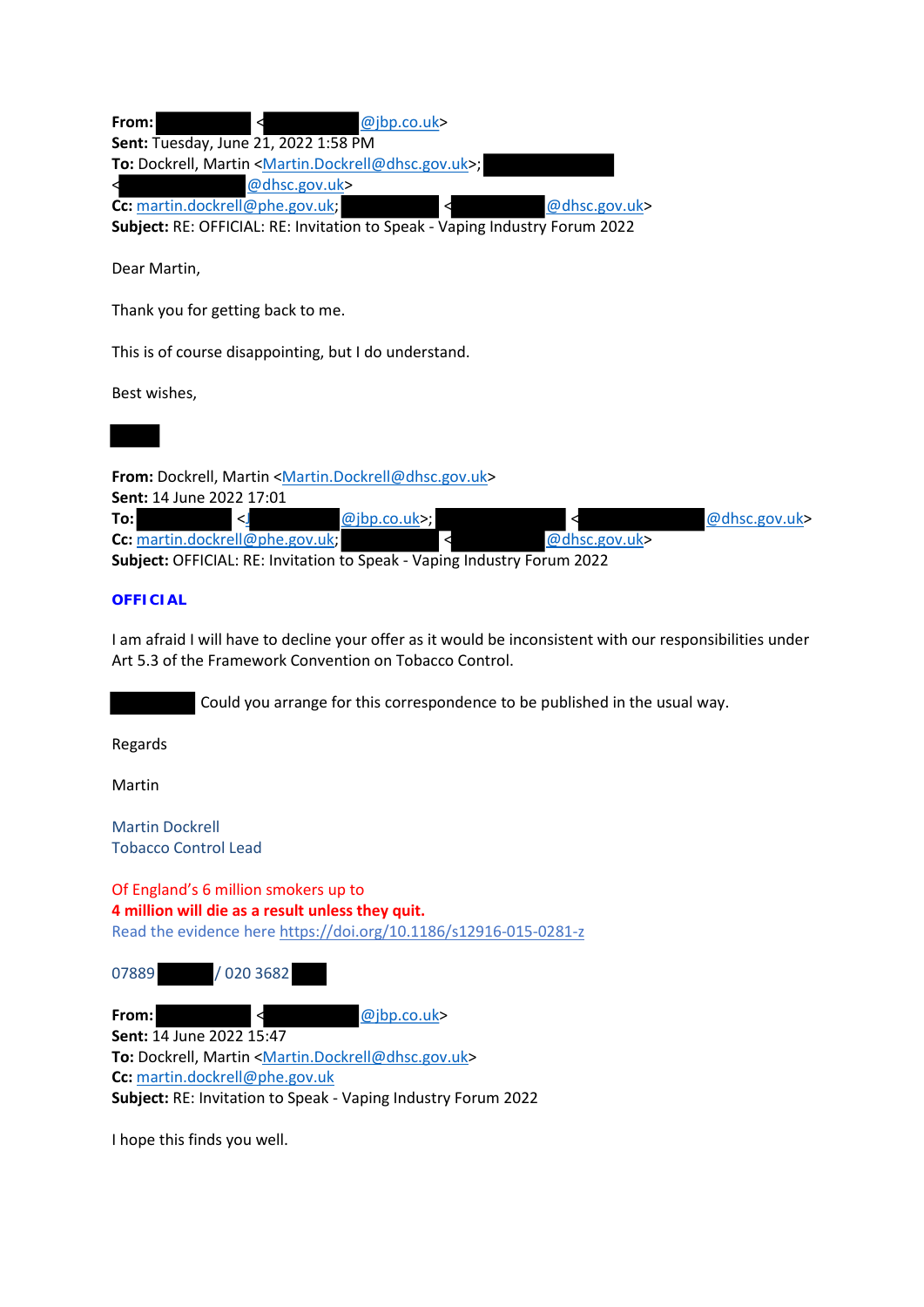I wanted to follow up on my email below, inviting you to attend our annual Vaping Forum in September.

The UKVIA were very pleased to see the Government's pragmatic and evidence-based approach to e-cigarettes also reflected in Javed Khan's recent review into achieving smoke-free. The UKVIA were exceptionally pleased to see the recommendations surrounding clinical advice, as well as promoting responsibility in packaging in line with the UKVIA's guidelines. We very much look forward to the Government's response.

We would absolutely thrilled if you were able to attend the annual Vaping Forum in September, following on from my email below. The Forum is an opportunity to explore the opportunities as well as the challenges presented to the industry, and we have received confirmations from attendees across a number of different sectors, from health to environmental think tanks. As previously mentioned, yours would be an incomparable perspective at such an event, and we do hope you are able to attend.

If you have any questions, please do not hesitate to contact me, and we hope to hear from you soon.



I am writing to invite you to speak at the next annual Vaping Industry Forum, organised by the UK Vaping Industry Association.

The Vaping Industry Forum is the UK's most respected and largest dedicated business-to-business vaping conference and exhibition, expected to bring together some 300 delegates including industry